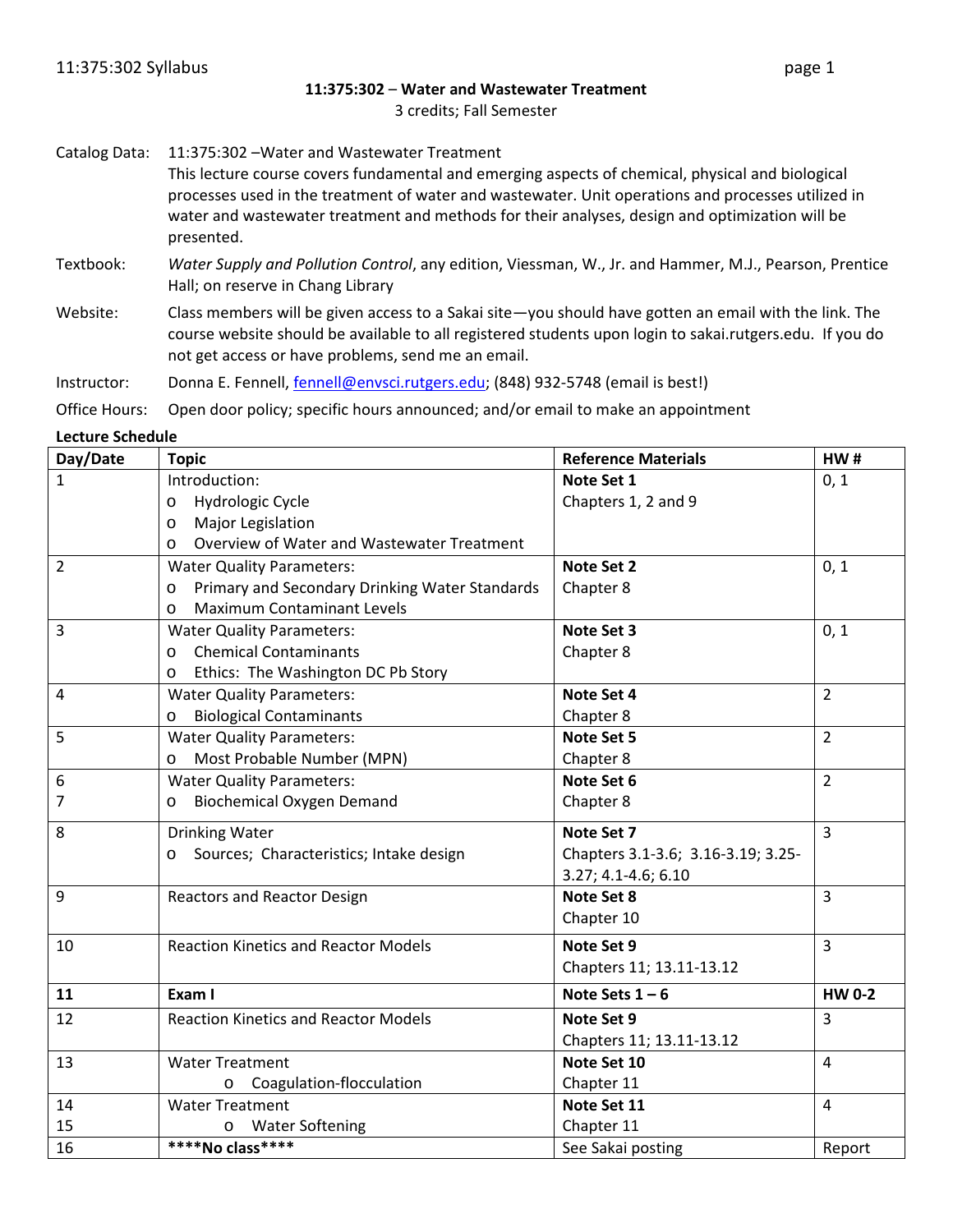11:375:302 Syllabus page 2

|                   | Virtual treatment plant tours and report               |                             |                |
|-------------------|--------------------------------------------------------|-----------------------------|----------------|
| Day/Date          | <b>Topic</b>                                           | <b>Reference Materials</b>  |                |
| 17                | <b>Water Treatment</b>                                 | Note Set 12                 | $\overline{4}$ |
|                   | Iron and Manganese Removal<br>$\circ$                  |                             |                |
| 18                | <b>Water Treatment</b>                                 | Note Set 13                 | $\overline{4}$ |
|                   | Disinfection<br>$\Omega$                               |                             |                |
| 19                | <b>Wastewater Treatment</b>                            | Note Set 14                 | 5              |
|                   | <b>Treatment Trains</b><br>$\Omega$                    |                             |                |
|                   | <b>Design Guidelines</b><br>$\circ$                    |                             |                |
| 20                | <b>Wastewater Treatment</b>                            | Note Set 15                 | 5              |
|                   | Microbial Growth Kinetics and Stoichiometry<br>$\circ$ | Chapter 12                  |                |
| 21                | Exam II                                                | Note Sets 7-13              | <b>HW 3-4</b>  |
|                   |                                                        |                             | Report         |
| 22                | <b>Wastewater Treatment</b>                            | Note Set 15                 | 5              |
|                   | The Activated Sludge Process<br>$\circ$                | Chapter 12                  |                |
| 23                | <b>Wastewater Treatment</b>                            | Note Set 16                 | 5              |
|                   | <b>Biological Nutrient Removal</b>                     | Chapter 12                  |                |
| 24                | Graduate Lectures on Global and Societal Issues in     | Sakai Posting               | 6              |
|                   | Water and Wastewater Treatment                         |                             |                |
| 25                | <b>Advanced Wastewater Treatment</b>                   | Note Set 17                 | 6              |
|                   |                                                        | Chapter 14                  |                |
| 26                | In class Exercise                                      | Handouts                    | 6              |
|                   | <b>Treatment Plant Data Analysis</b>                   |                             |                |
| 27                | Anaerobic Digestion                                    | Note Set 18                 | 6              |
|                   |                                                        | Chapter 13                  |                |
| <b>Final Exam</b> | <b>Exam III</b>                                        | Note Sets 13-18; Graduate   | <b>HW 5-6</b>  |
| $8 - 11$ am       |                                                        | <b>Lectures; Field Trip</b> |                |

Grading: 1. Exams I, II, III: 60 percent (weighted equally)

- 2. Group Projects: 10 percent
- 3. Report on Virtual Tours: 10 percent
- 4. Homework (6 assignments): 20 percent
- Group Projects: Points are achieved through attendance and participation in announced and unannounced group projects held during class, and in attending field trips or equivalent activities.

Field Trip: A field trip to a treatment plant will be scheduled.

Policies:

Late homework will be **marked down 10% for each day** after the due date it is received (to a maximum of -50%). NO HOMEWORK may be turned in after the solutions have been distributed.

No make-up exams will be given unless you or someone in your immediate family is ill.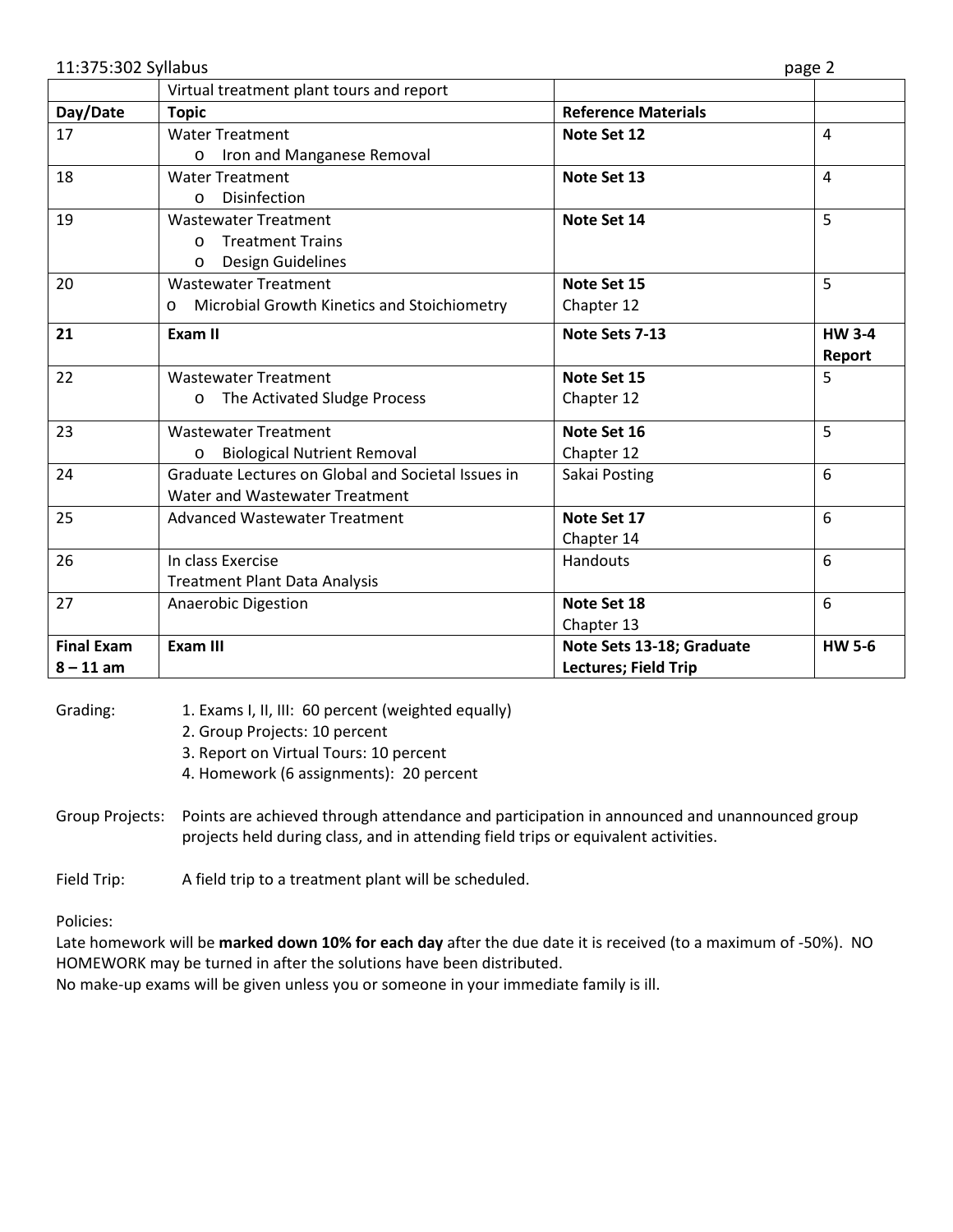### **11:375:302**

# **Elements of Water and Wastewater Treatment Environmental Sciences Undergraduate Curriculum Learning Goals and Assessment**

Elements of Water and Wastewater Treatment 11:375:302 is a technical elective for the Environmental Sciences Option and a required course for the Applied Environmental Sciences and Environmental Health Options.

Students completing this course will be able to:

# **Goal 1. Apply knowledge from the sciences and mathematics to water and wastewater treatment problems and solutions;**

### *Instructional Activities*

Lectures, assigned readings, homework problems, exams, in-class group homework solutions and revisions, exam review sessions

### *Assessment Method*

Specific homework and exam problems will be scored that required incorporation of math and science knowledge to (1) identify and characterize water quality issues or (2) to provide specific solutions in water and wastewater treatment.

## **Goal 2. Use skills and modern environmental science techniques and tools necessary for a successful career in the field of water and wastewater treatment;**

### *Instructional Activities*

Lectures, assigned readings, homework problems, exams, in-class group homework solutions and revisions, exam review sessions

### *Assessment Method*

Specific homework and exam problems will be scored where students utilized analytical or experimental data (e.g., biochemical oxygen demand, most probable number, treatability tests) to characterize a water or waste water source or to assess treatment effectiveness; or use mass balances coupled to reactor models to design a specific solution (e.g., design of a system or system components).

### **Goal 4. Function effectively on multidisciplinary teams;**

### *Instructional Activities*

Lectures, field trips, virtual field trips, lectures, homework problems, class discussion

### *Assessment Method*

Students complete in-class directed projects in assigned interdisciplinary teams (the course includes engineering students and graduate students from different fields) to (1) identify, establish or design a characterization approach or a system design and (2) utilize treatment facility schematics to characterize a treatment train and the chemical/physical/biological principles used at a specific facility. Assessment will be quantified through scores from individual worksheets completed with the group.

### **Goal 5. Communicate technical information effectively (orally, in writing, and through electronic media).**

# *Instructional Activities*

Lectures, field trips, virtual field trips, class discussions